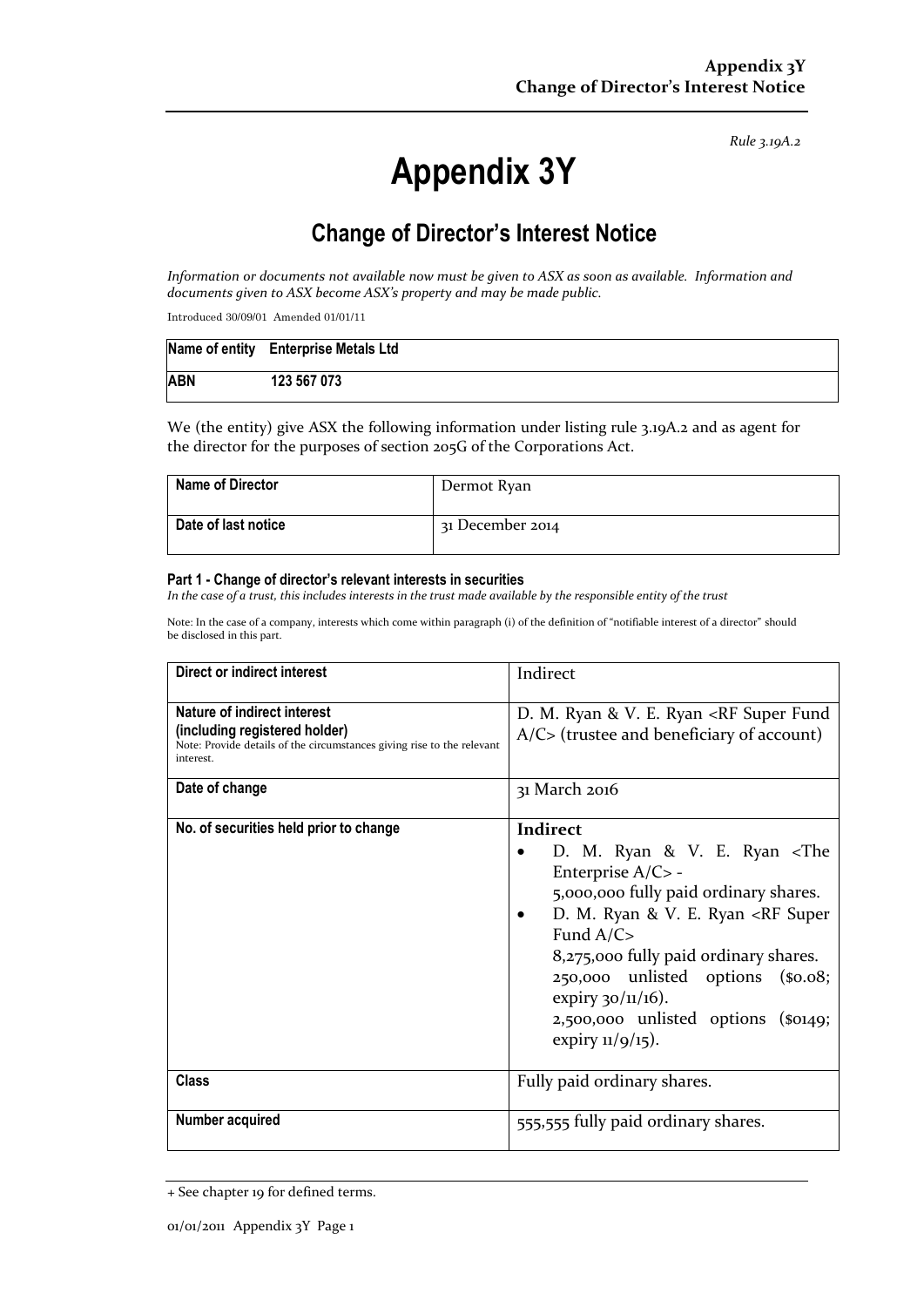| Number disposed                                                                                                                                                            | Nil.                                                                                                                                                                                                                                                                                                                                                                                                                                     |
|----------------------------------------------------------------------------------------------------------------------------------------------------------------------------|------------------------------------------------------------------------------------------------------------------------------------------------------------------------------------------------------------------------------------------------------------------------------------------------------------------------------------------------------------------------------------------------------------------------------------------|
| <b>Value/Consideration</b><br>Note: If consideration is non-cash, provide details and estimated<br>valuation                                                               | \$0.018 per fully paid ordinary share.                                                                                                                                                                                                                                                                                                                                                                                                   |
| No. of securities held after change                                                                                                                                        | Indirect<br>D. M. Ryan & V. E. Ryan <the<br>Enterprise A/C&gt; -<br/>5,000,000 fully paid ordinary shares.<br/>D. M. Ryan &amp; V. E. Ryan <rf super<br="">٠<br/>Fund <math>A/C</math><br/>8,830,555 fully paid ordinary shares.<br/>250,000 unlisted options (\$0.08;<br/>expiry <math>30/11/16</math>).<br/>Note - 2,500,000 unlisted options<br/>exercisable at \$0149 each expired on expiry<br/><math>11/9/15</math>.</rf></the<br> |
| Nature of change<br>Example: on-market trade, off-market trade, exercise of options,<br>issue of securities under dividend reinvestment plan, participation in<br>buy-back | Issue of fully paid ordinary shares<br>pursuant to the Share Purchase Plan as<br>announced to ASX on 17 February 2016.                                                                                                                                                                                                                                                                                                                   |

### **Part 2 – Change of director's interests in contracts**

Note: In the case of a company, interests which come within paragraph (ii) of the definition of "notifiable interest of a director" should be disclosed in this part.

| <b>Detail of contract</b>                                                                                                                                                   | N/A |
|-----------------------------------------------------------------------------------------------------------------------------------------------------------------------------|-----|
| <b>Nature of interest</b>                                                                                                                                                   | N/A |
| Name of registered holder<br>(if issued securities)                                                                                                                         | N/A |
| Date of change                                                                                                                                                              | N/A |
| No. and class of securities to which<br>interest related prior to change<br>Note: Details are only required for a contract in<br>relation to which the interest has changed | N/A |
| Interest acquired                                                                                                                                                           | N/A |
| Interest disposed                                                                                                                                                           | N/A |

<sup>+</sup> See chapter 19 for defined terms.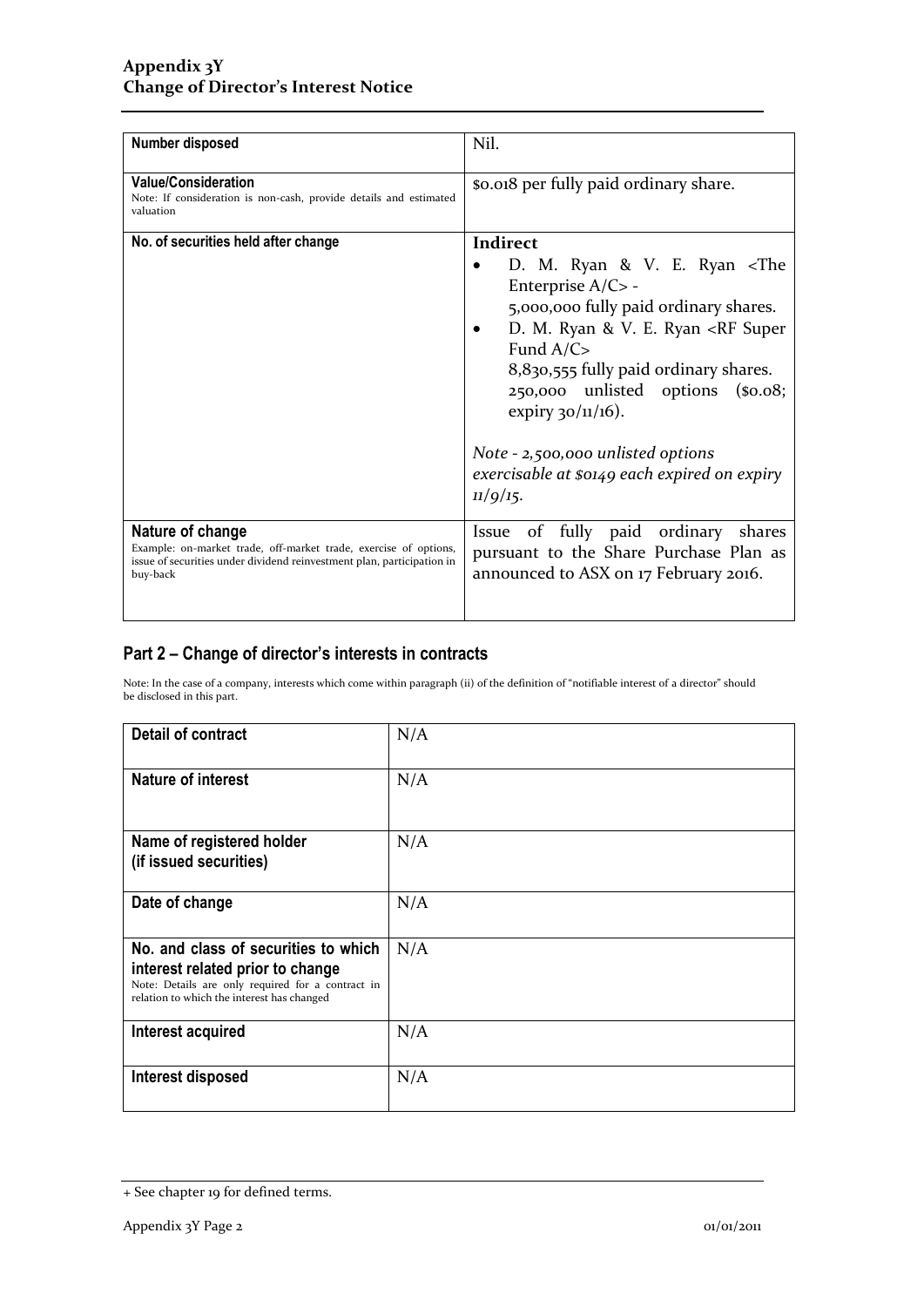| <b>Value/Consideration</b><br>Note: If consideration is non-cash, provide details<br>and an estimated valuation | N/A |
|-----------------------------------------------------------------------------------------------------------------|-----|
| Interest after change                                                                                           | N/A |

## **Part 3 –** +**Closed period**

| Were the interests in the securities or contracts detailed   No<br>above traded during a <sup>+</sup> closed period where prior written |  |
|-----------------------------------------------------------------------------------------------------------------------------------------|--|
| clearance was required?                                                                                                                 |  |
| If so, was prior written clearance provided to allow the trade $\parallel N/A$<br>to proceed during this period?                        |  |
| If prior written clearance was provided, on what date was $\vert$ N/A<br>this provided?                                                 |  |

<sup>+</sup> See chapter 19 for defined terms.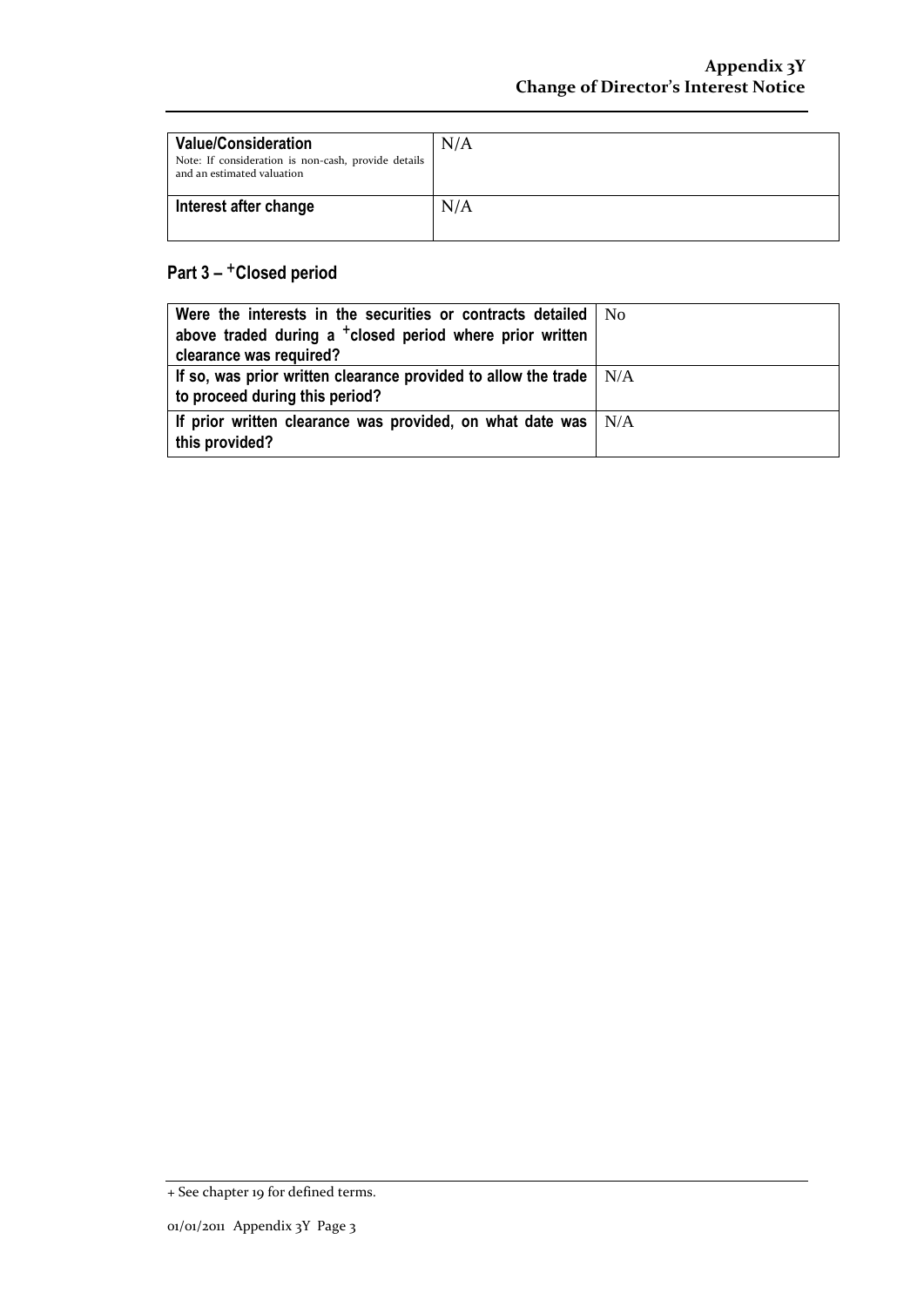*Rule 3.19A.2*

# **Appendix 3Y**

## **Change of Director's Interest Notice**

*Information or documents not available now must be given to ASX as soon as available. Information and documents given to ASX become ASX's property and may be made public.*

Introduced 30/09/01 Amended 01/01/11

|            | Name of entity Enterprise Metals Ltd |
|------------|--------------------------------------|
| <b>ABN</b> | 123 567 073                          |

We (the entity) give ASX the following information under listing rule 3.19A.2 and as agent for the director for the purposes of section 205G of the Corporations Act.

| Name of Director    | Dr Allan Trench |
|---------------------|-----------------|
| Date of last notice | 21 January 2016 |

#### **Part 1 - Change of director's relevant interests in securities**

*In the case of a trust, this includes interests in the trust made available by the responsible entity of the trust*

Note: In the case of a company, interests which come within paragraph (i) of the definition of "notifiable interest of a director" should be disclosed in this part.

| <b>Direct or indirect interest</b>                                                                                                                  | Indirect                                                                                                                                                                                                                            |
|-----------------------------------------------------------------------------------------------------------------------------------------------------|-------------------------------------------------------------------------------------------------------------------------------------------------------------------------------------------------------------------------------------|
| Nature of indirect interest<br>(including registered holder)<br>Note: Provide details of the circumstances giving rise to the relevant<br>interest. | Dr A. & Mrs S. L. Trench <trench super<br="">Fund <math>A/C</math> - trustee and beneficiary of the<br/>account.</trench>                                                                                                           |
| Date of change                                                                                                                                      | 31 March 2016                                                                                                                                                                                                                       |
| No. of securities held prior to change                                                                                                              | Indirect<br>Dr A. & Mrs S. L. Trench <trench super<br="">Fund <math>A/C</math> (trustee and beneficiary) -<br/>62,500 unlisted options (\$0.08; expiry<br/><math>30/11/16</math>).<br/>907,500 fully paid ordinary shares.</trench> |
| <b>Class</b>                                                                                                                                        | Fully paid ordinary shares.                                                                                                                                                                                                         |
| Number acquired                                                                                                                                     | 555,555 fully paid ordinary shares.                                                                                                                                                                                                 |
| Number disposed                                                                                                                                     | Nil.                                                                                                                                                                                                                                |

<sup>+</sup> See chapter 19 for defined terms.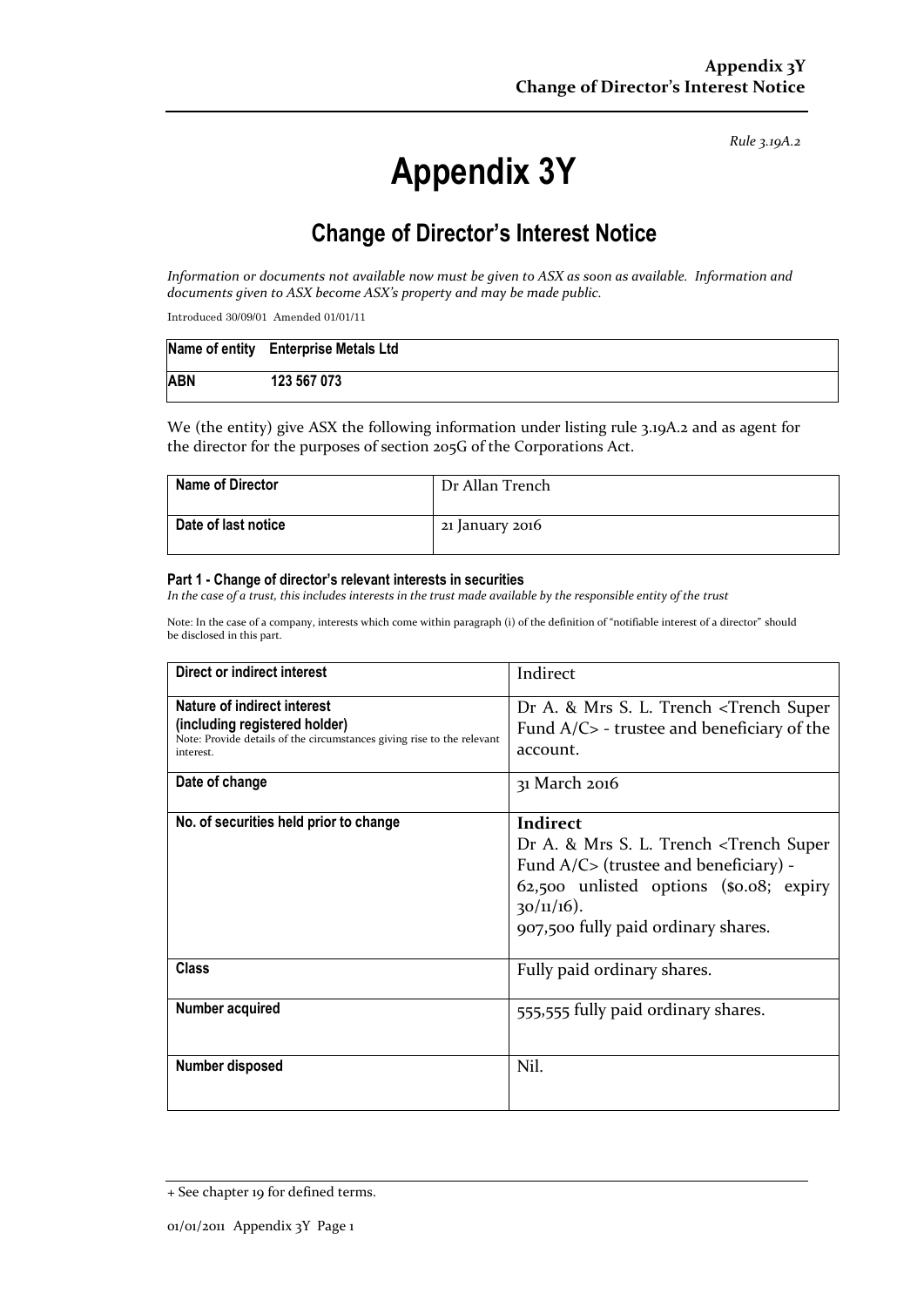| <b>Value/Consideration</b><br>Note: If consideration is non-cash, provide details and estimated<br>valuation                                                               | so.org per fully paid ordinary share.                                                                                                                                                                                                 |
|----------------------------------------------------------------------------------------------------------------------------------------------------------------------------|---------------------------------------------------------------------------------------------------------------------------------------------------------------------------------------------------------------------------------------|
| No. of securities held after change                                                                                                                                        | Indirect<br>Dr A. & Mrs S. L. Trench <trench super<br="">Fund <math>A/C</math> (trustee and beneficiary) -<br/>62,500 unlisted options (\$0.08; expiry<br/><math>30/11/16</math>).<br/>1,463,055 fully paid ordinary shares.</trench> |
| Nature of change<br>Example: on-market trade, off-market trade, exercise of options,<br>issue of securities under dividend reinvestment plan, participation in<br>buy-back | Purchase of shares via the Company's<br>Share Purchase Plan as announced to<br>market on 17 February 2016.                                                                                                                            |

### **Part 2 – Change of director's interests in contracts**

Note: In the case of a company, interests which come within paragraph (ii) of the definition of "notifiable interest of a director" should be disclosed in this part.

| <b>Detail of contract</b>                                                                                                                                                   | N/A |
|-----------------------------------------------------------------------------------------------------------------------------------------------------------------------------|-----|
| <b>Nature of interest</b>                                                                                                                                                   | N/A |
| Name of registered holder<br>(if issued securities)                                                                                                                         | N/A |
| Date of change                                                                                                                                                              | N/A |
| No. and class of securities to which<br>interest related prior to change<br>Note: Details are only required for a contract in<br>relation to which the interest has changed | N/A |
| Interest acquired                                                                                                                                                           | N/A |
| <b>Interest disposed</b>                                                                                                                                                    | N/A |
| <b>Value/Consideration</b><br>Note: If consideration is non-cash, provide details<br>and an estimated valuation                                                             | N/A |
| Interest after change                                                                                                                                                       | N/A |

## **Part 3 –** +**Closed period**

| Were the interests in the securities or contracts detailed $\vert$ No |  |
|-----------------------------------------------------------------------|--|
| above traded during a <sup>+</sup> closed period where prior written  |  |
| clearance was required?                                               |  |

<sup>+</sup> See chapter 19 for defined terms.